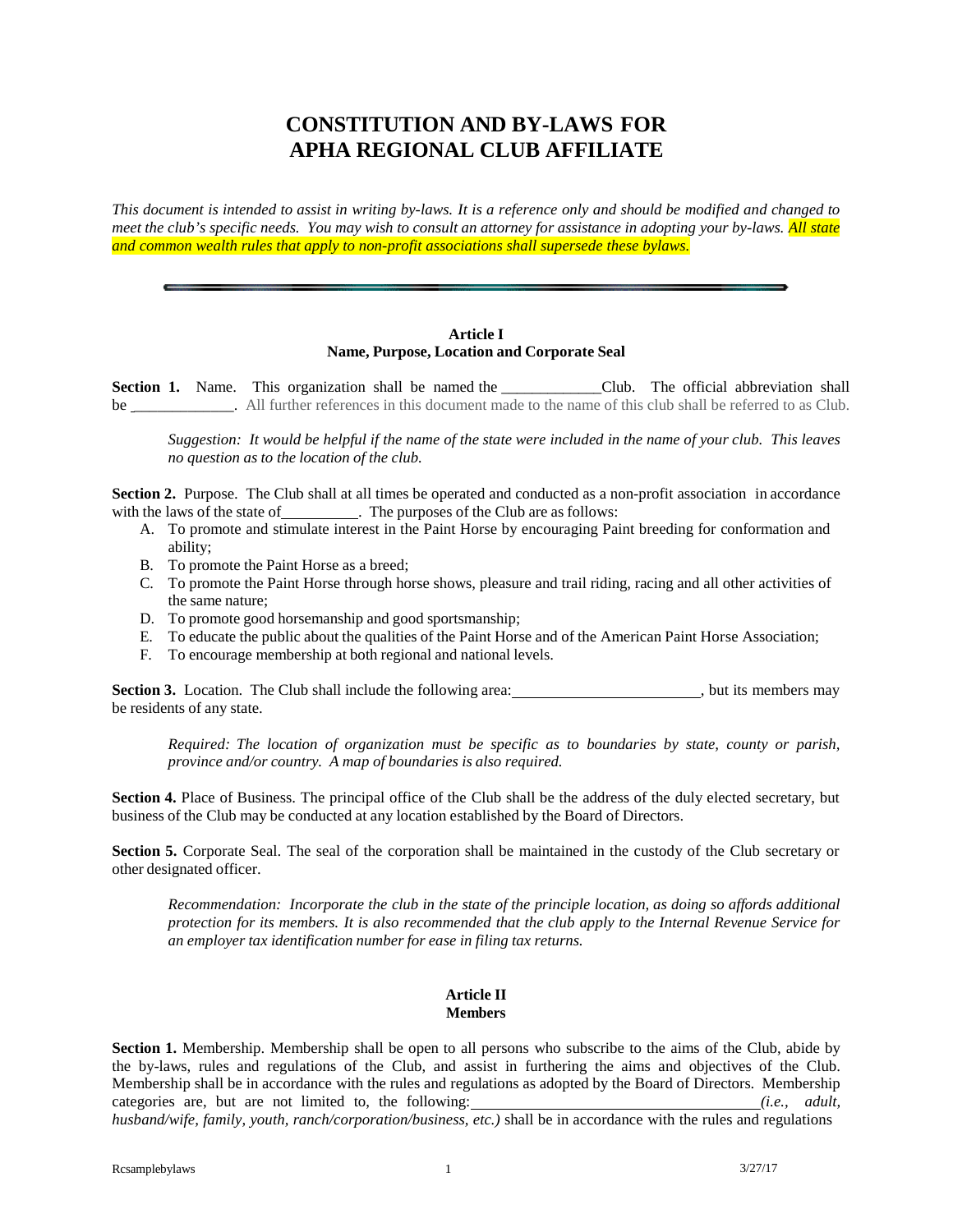as adopted by the Board of Directors.

**Section 2.** Rights. All members shall have equal rights, interest and responsibility with respect to the club and its property. There shall be no shares of stock issued to any member. In all matters governed by the vote of the members, each member in good standing shall be entitled to vote(s) as established by the Board of Directors.

#### *Define number of votes per membership category, excluding youth.*

**Section 3.** Quorum. Fifty percent plus one of the members of the Club shall constitute a quorum for the purpose of business at a membership meeting. Except as provided elsewhere in the by-laws, a simple majority vote of the members present at any meeting of the membership shall be sufficient to approve any matter brought before the membership for action. No business shall be conducted without a quorum being present, with the exception of adjourning the meeting until a quorum shall be present. Absentee or vote by proxy will not be allowed at any annual or special membership meeting.

#### **Section 4.** Meetings.

A. Annual Meeting. The annual meeting of the membership shall be held (list a specific time frame, i.e., month, quarter, etc.). All members in good standing shall receive written or email notice of the meeting, to include date, time place and agenda, a minimum of two weeks in advance of the meeting. *Roberts' Rules of Order* shall govern membership meetings.

*Note: Clubs are encouraged to have more than one membership meeting per year. The membership of a club should be involved with as much decision making processes as possible. A well informed member will be an asset to the club.* 

Special membership meetings may be called by the President, by a majority of the Board of Directors, or by  $50\%$  plus one of the members, if deemed necessary and provided all members have been notified in writing or by email as stated above.

#### **Article III Board of Directors**

**Section 1.** Members. The Board of Directors shall consist of the elected officers of the club and directors. No more than  $two$  persons living in the same household shall serve as a director or officer at the same time.

Suggestion: The number of directors of the club should be determined by the total number of members in the club. You may wish to indicate a range in your by-laws, i.e., a minimum number and not to exceed a *maximum number.*

**Section 2.** Power and authority of the Board. The business and property of the Club shall be controlled and managed by the Board of Directors. The Board of Directors shall have the power and authority to adopt, amend, repeal and enforce such rules and regulations, (not contrary to the laws of the State, the Certificate of Incorporation, or these bylaws) as they may deem expedient concerning the:

- A. Conduct, management and activities of the Club;
- B. Removal or suspension of officers and directors;
- C. Admission, classification, qualification, suspension and expulsion of members;
- D. Fixing and collecting of dues and fees;
- E. Expenditure of monies;
- F. Auditing of books and records;
- G. Awarding of year-end awards and recognition;
- H. Conducting of shows, contests, exhibitions, races, sales and social functions and other details relating to the general purposes of the Club; and
- I. Establishing standing and/or special committees.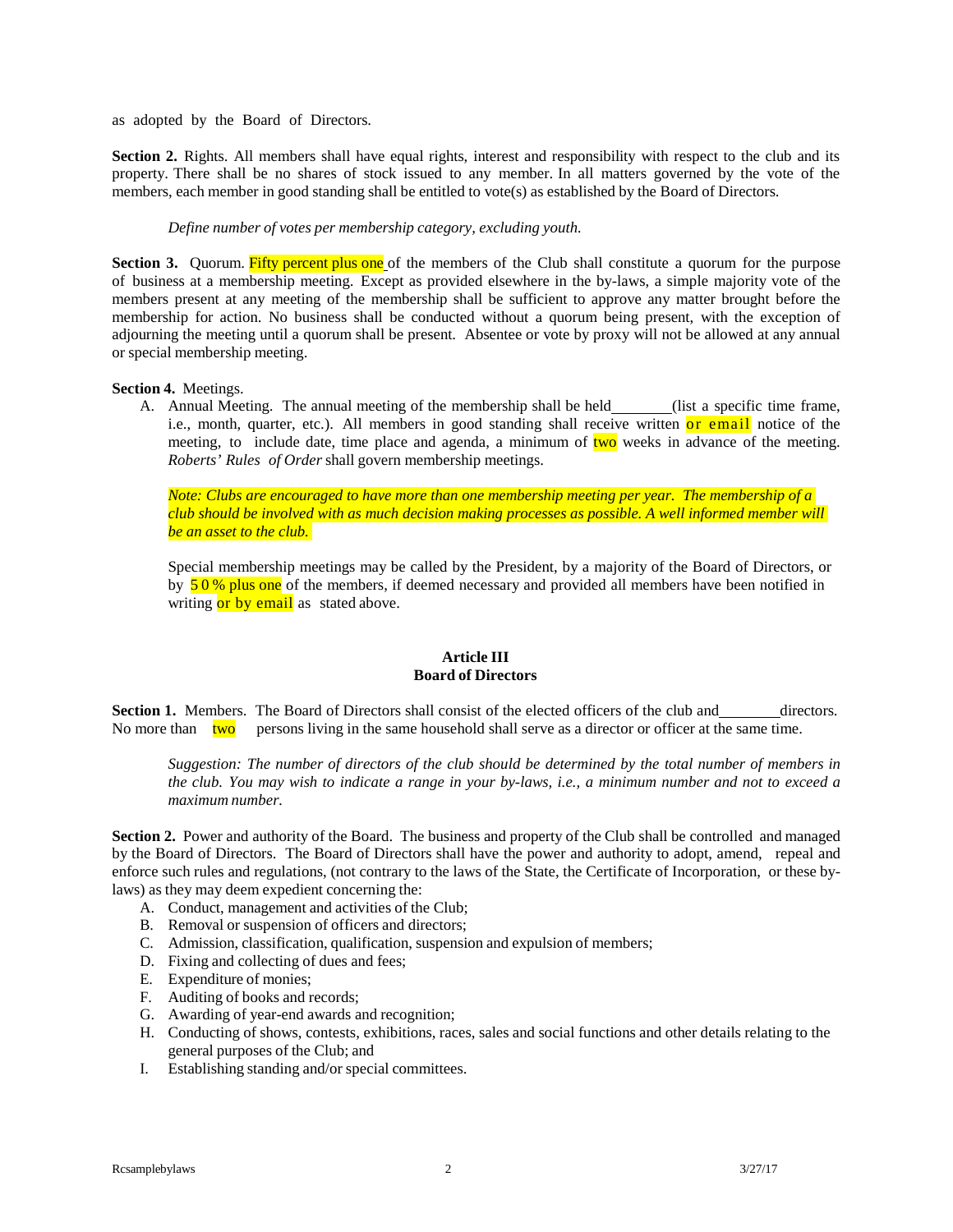**Section 3.** Board of Directors meetings. The Board of Directors shall meet regularly and at the call of the President or majority of Board members. Absentee or vote by proxy will not be allowed at any regular or special Board meeting. A majority of the Board of Directors shall constitute a quorum (50% plus one) for the purpose of conducting business. No business shall be conducted without a quorum present with the exception of adjourning until a quorum is present. A simple majority vote of the Board members shall be sufficient to approve any matter brought before the Board for action. *Roberts' Rules of Order* shall govern board of Directors meetings.

All members in good standing shall receive written or email notice of all Board meetings, to include date, time, and place, a minimum of two weeks in advance of the meeting. The general membership may attend Board meetings as guests, but not participants. Exception: Executive sessions may be held as closed meetings. See *Roberts' Rules of Order* for definition of "Executive Session". Actions of the Board are subject to ratification by the membership at the annual membership meeting.

### **Article IV Officers and Duties**

**Section 1.** Officers. The officers of the club shall be the President, Vice President, Secretary, and Treasurer and such other Officers as may be authorized by the Board of Directors.

#### **Section 2.** Duties.

- A. President: The President of the Club shall be the chief executive officer and shall preside at all meetings of the Board of Directors and the general membership. He/she shall perform all such other duties and responsibilities as may be assigned by the Board of Directors.
- B. Vice President: The Vice President shall preside at meetings of the Board of Directors and general membership in the absence of the president. He/she shall perform all such other duties and responsibilities assigned by the President or the Board of Directors.
- C. Secretary: The Secretary shall record minutes of all Board of Director and general membership meetings of the Club and member attendance at such meetings and shall submit all official reports as required. He/she shall report all actions of the Board to the membership. He/she shall perform all such other duties and responsibilities assigned by the President or Board of Directors.
- D. Treasurer: The Treasurer shall collect, deposit and disburse monies of the Club as prescribed by the Board of Directors. He/she shall present financial reports at all membership meetings, accounting for all funds generated by the club and special interest groups. He/she shall prepare and review the annual financial report and budget of estimated income and expenditures for the coming year and forward to all members in good standing, and shall perform all such other duties and responsibilities as assigned by the President or Board of Directors.

#### *Suggestion: the same person may hold the office of Secretary and Treasurer.*

**Section 3.** Vacancies. All vacancies in the offices or board of directors of the Club shall be filled by the Board of Directors for the unexpired term, and those appointed shall serve until the election and acceptance of their duly qualified successors. If the office involved is the President, the Vice President shall automatically succeed to the Presidency and the vacancy to be filled shall be that of the Vice President.

#### **Article V Election of Officers and Directors**

**Section 1.** Nomination. The President shall appoint a nominating committee two month(s) prior to the annual membership meeting. The Nominating Committee shall prepare and present a slate of nominees for each office and director positions to be elected to the Board of Directors for approval  $\overline{\text{one}}$  month(s) prior to the annual membership meeting.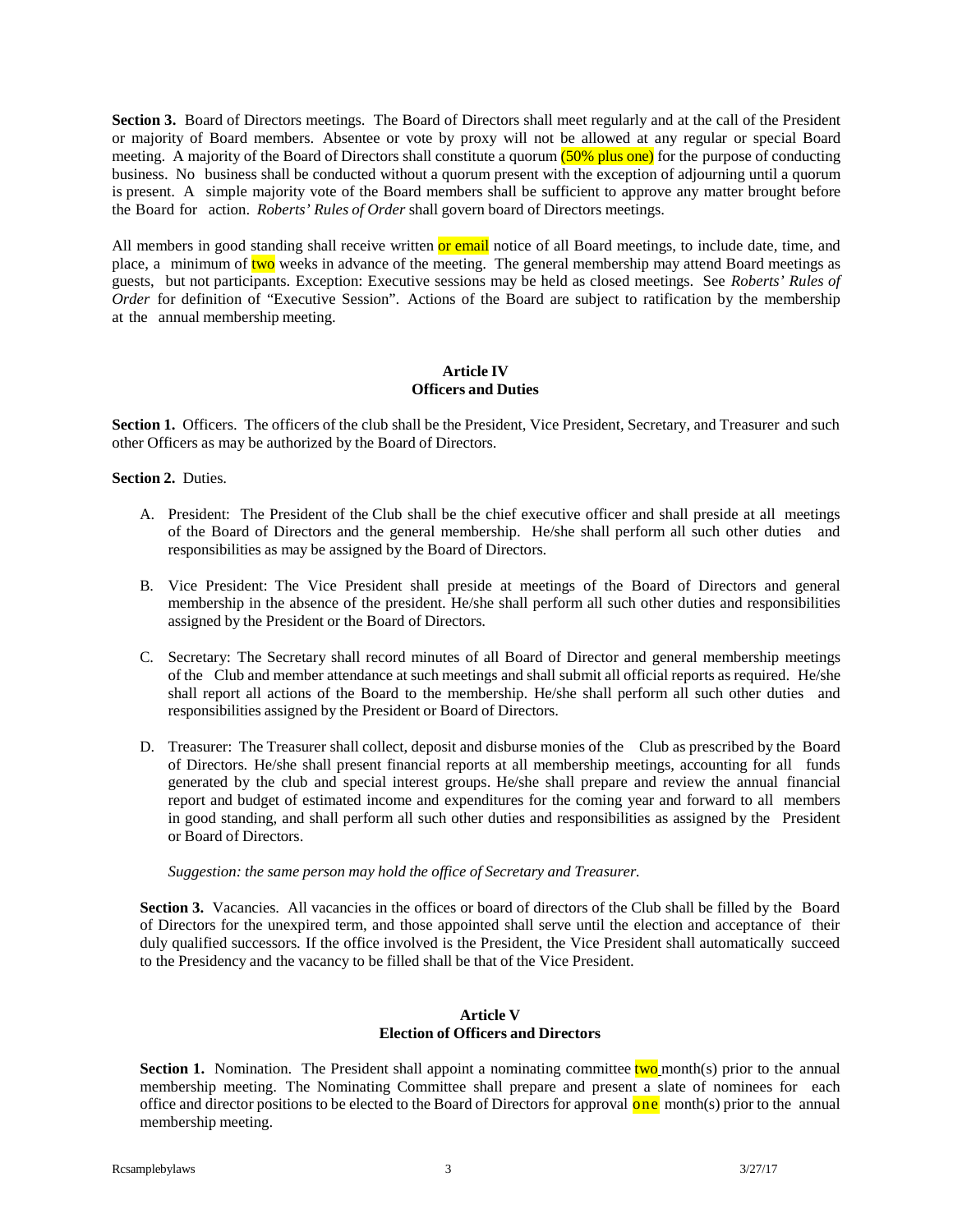A. Additional nominees can be accepted from the floor at the annual membership meeting*. (With Election method A2 only).*

**Section 2.** Election. The election of officers and directors will be conducted at the annual membership meeting. Voting by proxy or assigning one's vote to another person to vote in his absence is NOT allowed. Only adult members in good standing will be permitted to vote.

*(Acceptable Methods of Conducting Election: Choose ONE PARAGRAPH "A" ONLY. Any combination* of the two paragraphs "A.1", and "A.2" below may NOT be used to assure that all members in good *standing are voting in like manner.)*

- A1. *(Mail Ballot)* Ballots containing the slate of nominees for officers and/or directors are mailed to all members in good standing to be returned by a specified date and counted at a specified date or meeting. Members need not be present at the meeting or time ballots are counted, thereby eliminating the need for absentee voting. Once the ballots have been mailed, there can be no further nominations or changes made to the slate of nominees.
- A2. *(Written/Voice Ballot at a Meeting)* Ballots with the slate of nominees are handed out or presented to the members in good standing at a specified meeting. Votes are tabulated for each officer prior to proceeding to the next officer to be elected. Elections shall begin with the President. Ballots will be counted for each officer prior to moving on to subsequent offices so that nominees not elected for a position may be nominated for subsequent office and/or director positions. Members must be in attendance and nominations from the floor can be accepted. **Absentee voting is not allowed.**
- A3. Electronic Voting. Ballots containing the slate of nominees for officers and/or directors are emailed using a reputable online voting website, to all members in good standing to vote by a specified date. The president would be responsible for updating the email list of all members. Absentee voting would not apply in this case. Once the ballots have been emailed, there can be no further nominations or changes made to the slate of nominees.
- B. The nominee receiving a simple majority of votes shall be elected.
- C. Results of the election shall be forwarded to the APHA office within 14 days of the election.

**Section 3.** Term of Office. Officers shall serve for a term of \_\_\_\_\_\_ year(s) or until their successors are duly elected and qualified. Official duties shall be assumed at

*Recommendation: It may be desirable to provide for staggered terms for directors and/or provide for a term longer than one year for directors to assure continuity.*

#### **Article VI Amendments**

These By-laws of the Club may be amended or revised by vote of  $50\%$  plus one (percentage) of the membership at the **Annual Membership** meeting.

*Note: Bylaw changes are only recommendations to be voted on by the club membership and passed on to APHA for approval.*

#### **Article VII Indemnification**

Each officer, director and committee member of the Club shall be indemnified by the Club against all costs, expenses and liabilities reasonably incurred by him/her in connection with/or resulting from any action, suit or proceeding to which he/she may be made a party by reason of his or her being or having been a director/officer or committee member of the Club, except in relation to matters which shall have been occasioned by the willful misconduct or dishonesty of such officer, director or committee member. The foregoing right indemnification shall cover amounts  $Rcsamplebylaws$  6 03/27/17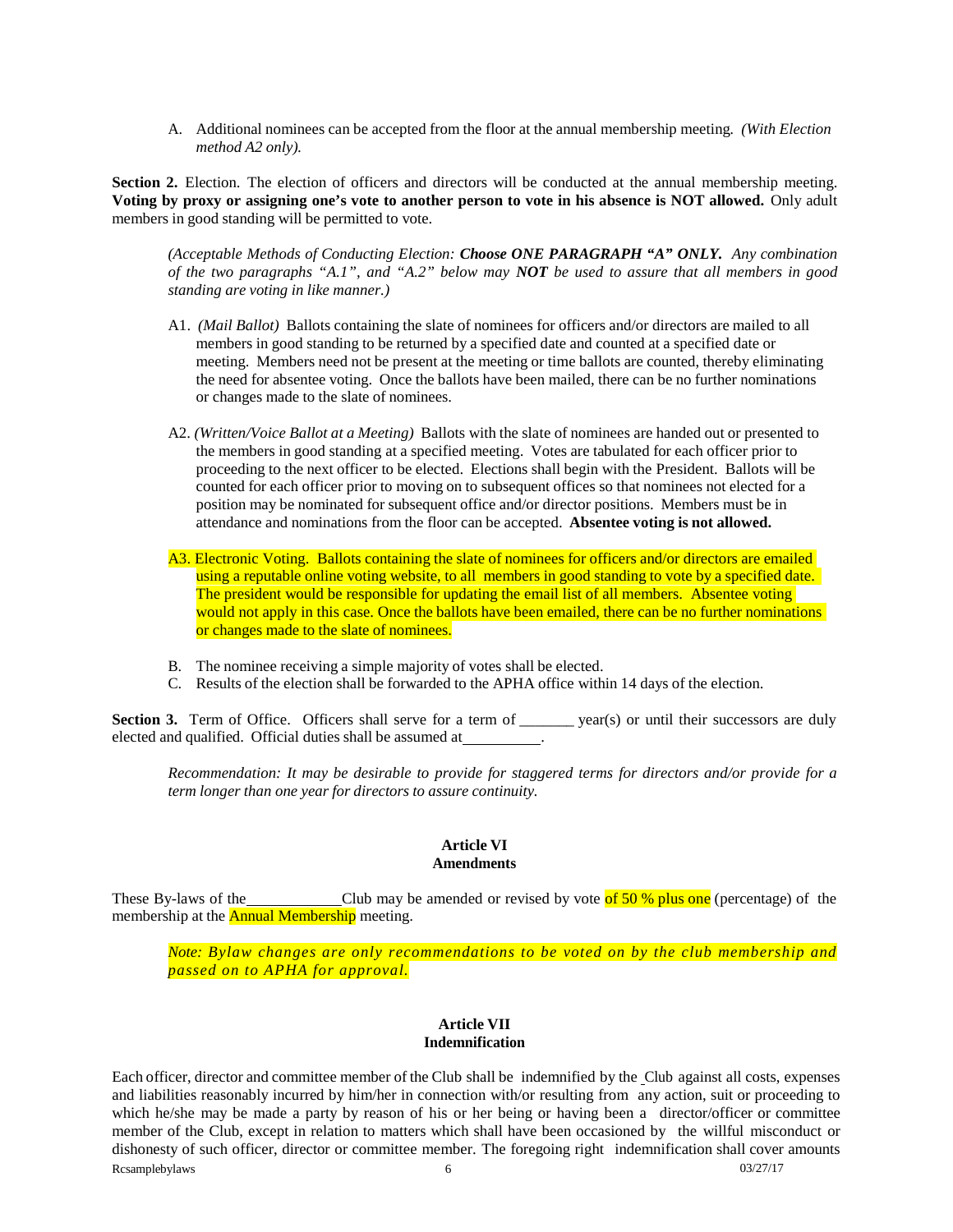paid in settlement of any such action, suit or proceeding when such settlement appears to be in the interest of the Club. The foregoing right shall be in addition to any other rights to which such officer, director or committee member may be entitled as a matter of law.

#### **Article VIII Dissolution**

Upon the dissolution of the corporation, the Board of Directors, shall, after paying or making provision for the payment of all the liabilities of the corporation, dispose of all the assets of the corporation exclusively for the purposes of the corporation in such manner, or to such organization or organizations organized and operated exclusively for agricultural purposes as shall at the time qualify as exempt organization or organizations under Section 501.C (3) of the Internal Revenue Code of 1954 (or the corresponding provision of any future United States Internal Revenue Law), as the Board of Directors shall determine. The American Paint Horse Association, Fort Worth, Texas, is to be given first consideration.

|                           | By-laws adopted (specify month, year) |  |
|---------------------------|---------------------------------------|--|
| Amended Articles(s)       | Section(s)                            |  |
| Signatures, Club Officers |                                       |  |
|                           |                                       |  |
|                           |                                       |  |

*It is recommended that your club consider developing Rules and Regulations to supplement your by-laws.* These rules and regulations should explain in detail how you are going to carry out your by-laws. They *can also be used to explain other functions of your club that may not be included in your by-laws. You can use the APHA Official Rule Book to see how by-laws and rules and regulations are separated. By developing and adhering to these rules and regulations, just as the APHA does, some of the personal conflicts within an organization can be averted. It is also recommended that the Board of Directors review/revise/approve these rules and regulations on an annual basis as the needs of organizations constantly change as do the population and interests of its members.*

*Areas that can be explained in detail can include, but are not limited to, the following:*

**Members**: Explain how members are admitted; define membership year, membership categories, the fees for each category and voting privileges; explain how and when membership renewals are handled and what happens when membership is delinquent.

**Membership Meetings**: Designate the date (month) the annual membership meeting shall be held and when notices will be sent to members. Can explain more in detail how a special membership meeting may be called and by whom.

**Board of Directors and Officers**: Define the eligibility requirements for directors and officers, explain how and why directors or officers can be removed from office, explain how vacancies are filled if this is not explained in your by-laws, and define any special office or director position your club may have created.